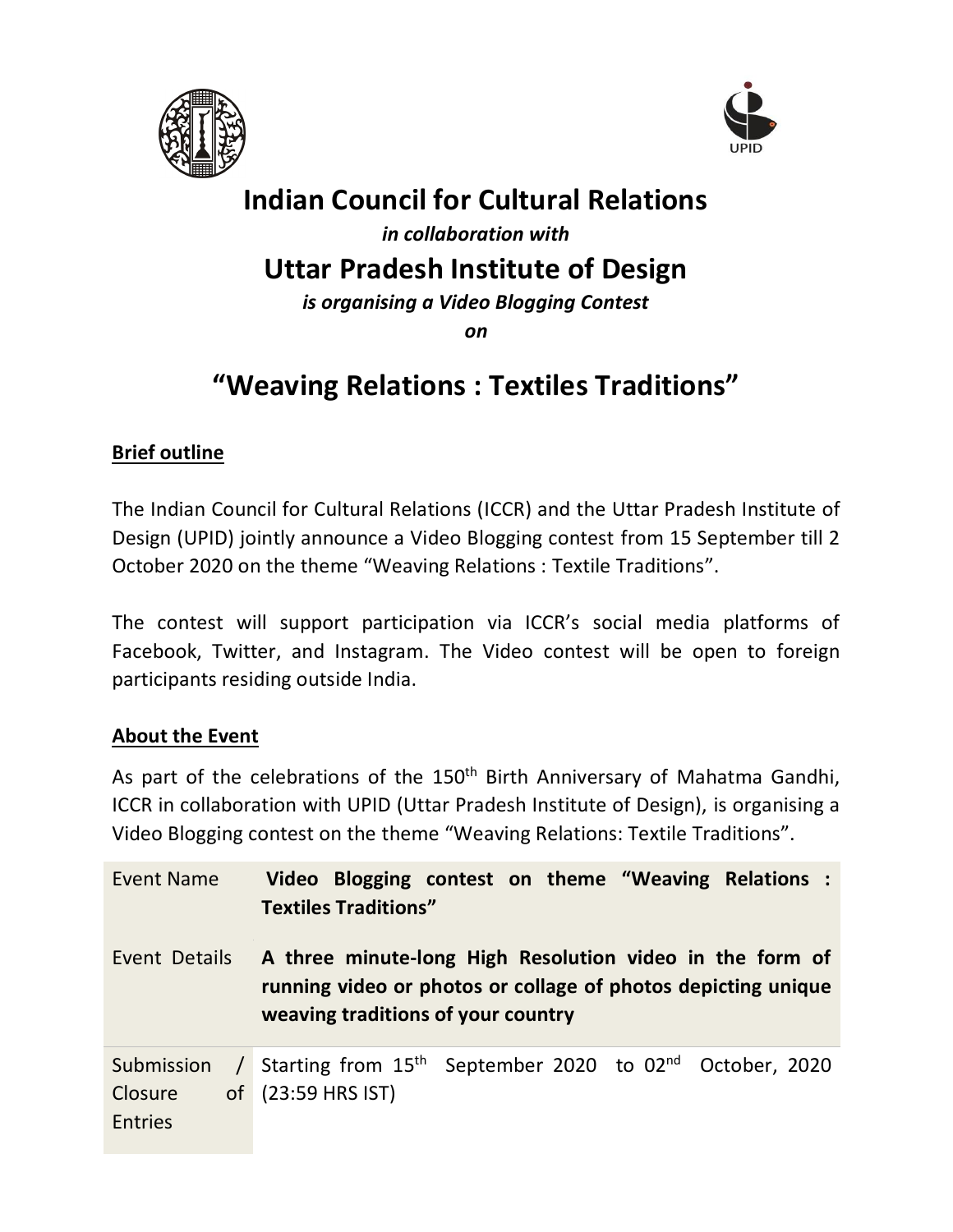| Where                                      | ICCR's Facebook, Instagram and Twitter                                                                |
|--------------------------------------------|-------------------------------------------------------------------------------------------------------|
| Contest<br>Hashtag                         | # WeavingTraditions                                                                                   |
| Social<br>Media<br>Links<br>for<br>Contest | Stay tuned on Facebook, Twitter and Instagram pages of ICCR<br>for updates and processing of entries. |
| Prize / Awards                             | $01st$ Prize - US\$ 500<br>$02nd$ Prize - US\$ 300<br>$03rd$ Prize - US\$ 200                         |

### **Guidelines**

- Special attention should be paid to Unique Design, Traditional Formulations and Combinations of fabrics, Floral or Tribal or local traditional motifs and unique embroidery of textiles while making the video. Any commentary/ explanation in the video shall be in English or with English subtitles.
- The video should not be of more than three minutes duration.
- You can upload your video on ICCR's social media platforms and tag ICCR; you can also send your video/link to ICCR's social media handles.
- Once the video is uploaded, the video link along with following details should be provided at<https://bit.ly/3moySdm> Full Name:- Date of Birth:- Address:- Contact Phone Number:- Email ID:-
- **It is mandatory for all the candidates to fill the Google Sheet after uploading the video, failing which the application will be rejected.**
- The best shortlisted entries of the competition will be awarded.
- The decision made by ICCR and UPID jury members will be final and binding and no claims whatsoever will be entertained.
- Copyrights of the selected entries shall be with ICCR and UPID which reserve the right to publish it on its social media / website pages.